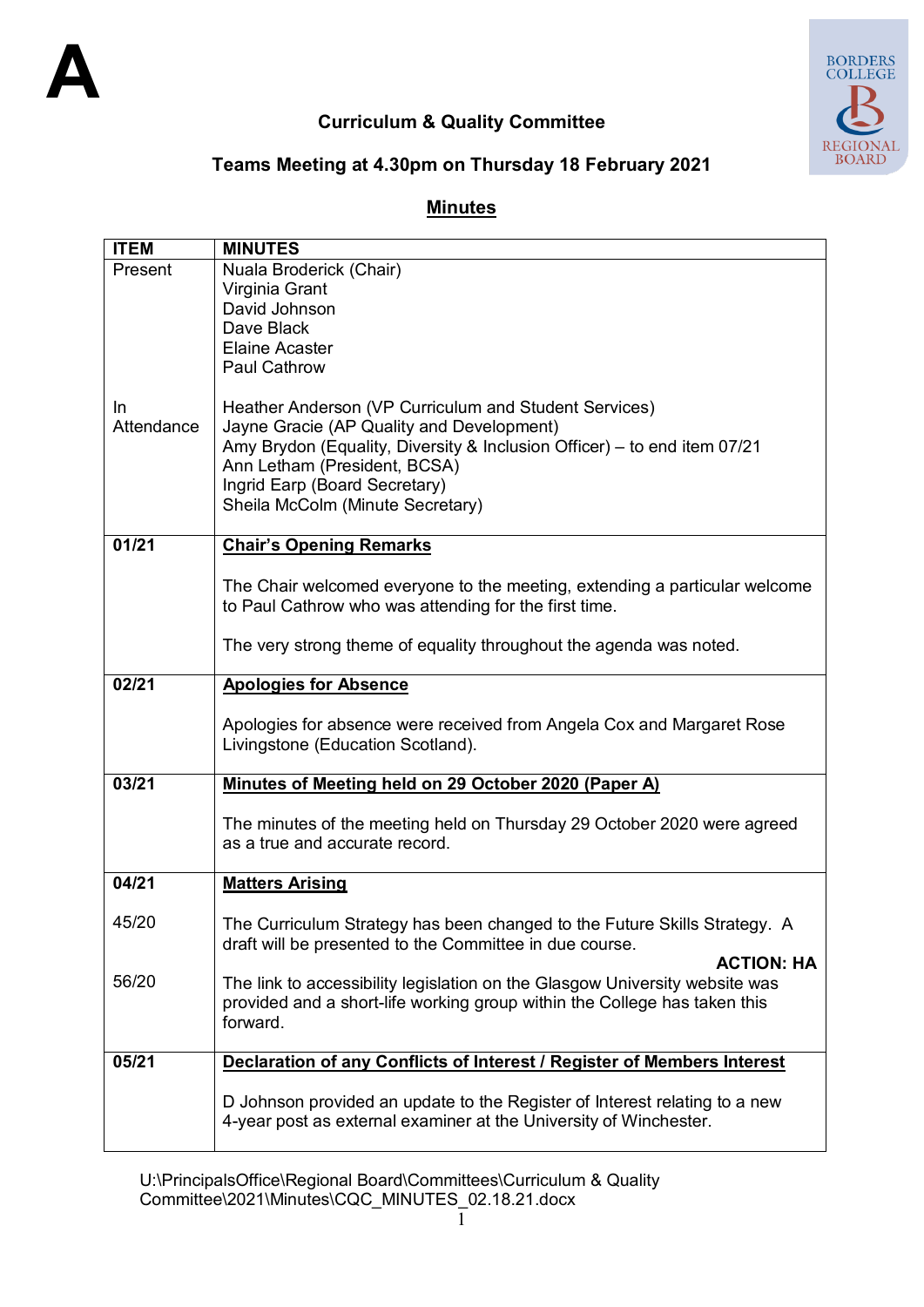|       | The record will be updated accordingly.                                                                                                                                                                                                                                                                                                                                 |  |  |  |  |
|-------|-------------------------------------------------------------------------------------------------------------------------------------------------------------------------------------------------------------------------------------------------------------------------------------------------------------------------------------------------------------------------|--|--|--|--|
|       | <b>ACTION: SMc</b>                                                                                                                                                                                                                                                                                                                                                      |  |  |  |  |
| 06/21 | <b>Borders College PSED Reports (Public Sector Equality Duty)</b>                                                                                                                                                                                                                                                                                                       |  |  |  |  |
|       | The Equality Officer gave a presentation providing an overview of Public<br>Sector Equality Duty and the equality outcomes developed to meet one or<br>more of the three needs of the general equality duty.<br>Four equality outcomes have been developed:                                                                                                             |  |  |  |  |
|       |                                                                                                                                                                                                                                                                                                                                                                         |  |  |  |  |
|       | 1. We will reduce gender imbalance in subject areas where there is a gender<br>split of more than 75%.<br>2. We will improve diversity disclosure rates to better support and reflect the<br>diversity of our workforce.                                                                                                                                                |  |  |  |  |
|       | 3. Retention and success rates for protected characteristic groups will be<br>close to the average of the student population.<br>4. Staff and students will feel more confident to report hate incidents and                                                                                                                                                            |  |  |  |  |
|       | harassment.                                                                                                                                                                                                                                                                                                                                                             |  |  |  |  |
|       | The Chair thanked the Equality Officer for the presentation which she<br>considered very helpful in setting the context for the Equality Mainstreaming<br>Report and Equality Outcomes and Action Plan.                                                                                                                                                                 |  |  |  |  |
|       | In response to questions from Committee members the following points were<br>clarified:                                                                                                                                                                                                                                                                                 |  |  |  |  |
|       | The three public duties the College has a legal obligation to fulfil are:<br>$\bullet$                                                                                                                                                                                                                                                                                  |  |  |  |  |
|       | 1. Eliminate unlawful discrimination, harassment and victimisation and<br>other conduct that is prohibited by the Equality Act 2010<br>2. Advance equality of opportunity between people who share a relevant<br>protected characteristic and those who do not<br>3. Foster good relations between people who share a protected<br>characteristic and those who do not. |  |  |  |  |
|       | There are excellent examples of how some of the equality issues have<br>been addressed by the College. The best way to benchmark is through<br>Mainstreaming Reports of other colleges.                                                                                                                                                                                 |  |  |  |  |
|       | Interaction with BCSA has been considerable when collating this evidence<br>$\bullet$<br>base. The Equality Officer's dual role as Students' Association Support<br>Officer is a benefit.                                                                                                                                                                               |  |  |  |  |
|       | Equalities training is mandatory for new staff members as part of induction<br>$\bullet$<br>and compliance modules and must be completed every three years<br>thereafter. An online resource being developed by CDN will hopefully<br>make this task less onerous.                                                                                                      |  |  |  |  |
|       | Areas most at risk are 1) having the capacity to deliver during recovery and<br>٠<br>2) responding to the issues created by the pandemic, particularly in relation<br>to disability. Those areas identified as being most at risk will be targeted.                                                                                                                     |  |  |  |  |
|       | Committee members thanked the Equalities Officer for the presentation.                                                                                                                                                                                                                                                                                                  |  |  |  |  |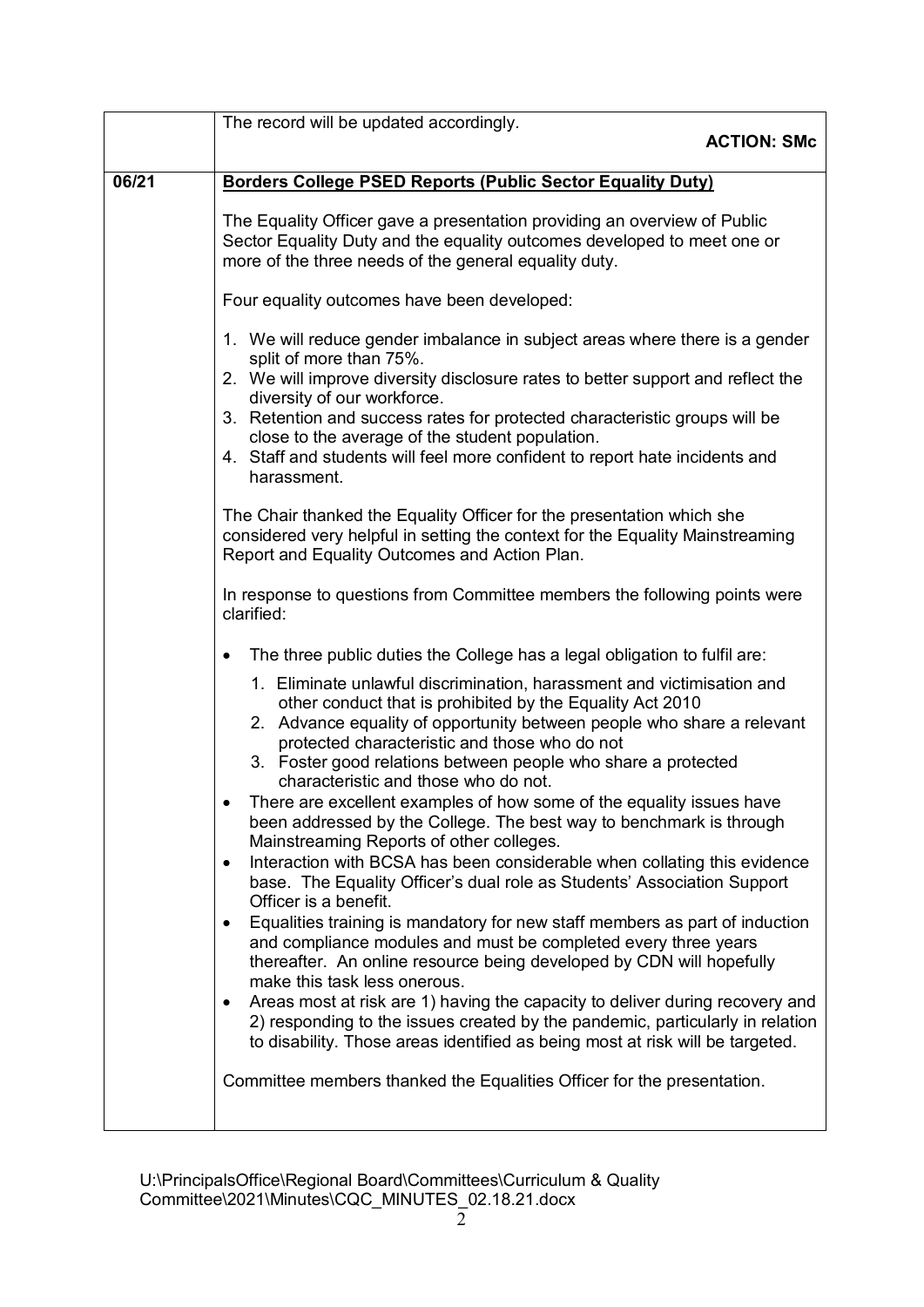| 06/21 & | <b>Equality Mainstreaming Report (Paper B) and Equality Outcomes and</b>                                                                                                                                                                                                                                                                                                                                                                                                                                                                                                                                                                                                                                                 |  |  |  |  |
|---------|--------------------------------------------------------------------------------------------------------------------------------------------------------------------------------------------------------------------------------------------------------------------------------------------------------------------------------------------------------------------------------------------------------------------------------------------------------------------------------------------------------------------------------------------------------------------------------------------------------------------------------------------------------------------------------------------------------------------------|--|--|--|--|
| 07/21   | <b>Action Plan 2021-2025 (Paper C)</b>                                                                                                                                                                                                                                                                                                                                                                                                                                                                                                                                                                                                                                                                                   |  |  |  |  |
|         | The VP Curriculum and Student Services presented the two documents which<br>provide a progress report towards previous outcomes and detail of the equality<br>outcomes created for the future.                                                                                                                                                                                                                                                                                                                                                                                                                                                                                                                           |  |  |  |  |
|         | Discussion under the standing Equalities and Inclusion agenda item will be<br>encouraged at each meeting going forward.                                                                                                                                                                                                                                                                                                                                                                                                                                                                                                                                                                                                  |  |  |  |  |
|         | An annual report of progress towards meeting the equality outcomes will be<br>produced for the Regional Board. KPIs will be included where possible in<br>order to identify any trends and movements.                                                                                                                                                                                                                                                                                                                                                                                                                                                                                                                    |  |  |  |  |
|         | Equality Impact Assessments are now carried out by a small team. The<br>changes to the EIA tool has resulted in individuals taking more ownership.<br>Many opportunities to embed equalities have been identified and added as<br>actions within the Action Plan.                                                                                                                                                                                                                                                                                                                                                                                                                                                        |  |  |  |  |
|         | Further to the above discussion the Committee agreed to recommend<br>approval of both reports to the Regional Board.                                                                                                                                                                                                                                                                                                                                                                                                                                                                                                                                                                                                     |  |  |  |  |
|         | The Equalities Officer left the meeting at this point.                                                                                                                                                                                                                                                                                                                                                                                                                                                                                                                                                                                                                                                                   |  |  |  |  |
| 08/21   | Update on 2019-20 KPIs and Completers in 2020-21 (Paper D)                                                                                                                                                                                                                                                                                                                                                                                                                                                                                                                                                                                                                                                               |  |  |  |  |
|         | The VP Curriculum and Student Services presented the paper which reported<br>a proposed change to calculating KPIs for 2019-20 as suggested by SFC.                                                                                                                                                                                                                                                                                                                                                                                                                                                                                                                                                                      |  |  |  |  |
|         | The original guidance from SFC in October on which to base the KPIs was to<br>remove COVID completers from 2019-20 and include their outcome in 2020-<br>21. The College self-evaluation and Outcome Agreement were produced using<br>this guidance. However, not all students decided to return in 2021 therefore<br>no outcome was recorded for these individuals. SFC decided in December to<br>change the way they were recorded. The Exec Team met with SFC at this<br>time to express concern and highlight the implications of this change. SFC<br>agreed to confirm the method to be used by end January but this confirmation<br>has not yet been received and SFC want to publish results nationally in March. |  |  |  |  |
|         | Tables were provided which showed the negative impact on KPIs due to the<br>change in guidance. If 100% of the returning students had returned and<br>completed successfully there would have been no impact. However not all<br>students did return and some other students are repeating the entire year and<br>will not have results by March.                                                                                                                                                                                                                                                                                                                                                                        |  |  |  |  |
|         | Other colleges will be in same position but have not come forward to discuss<br>this with SFC.                                                                                                                                                                                                                                                                                                                                                                                                                                                                                                                                                                                                                           |  |  |  |  |
|         | This paper has been prepared to raise awareness that the figures previously<br>reported to the Board could be impacted. The figures will continue to change<br>until the end of the academic year.                                                                                                                                                                                                                                                                                                                                                                                                                                                                                                                       |  |  |  |  |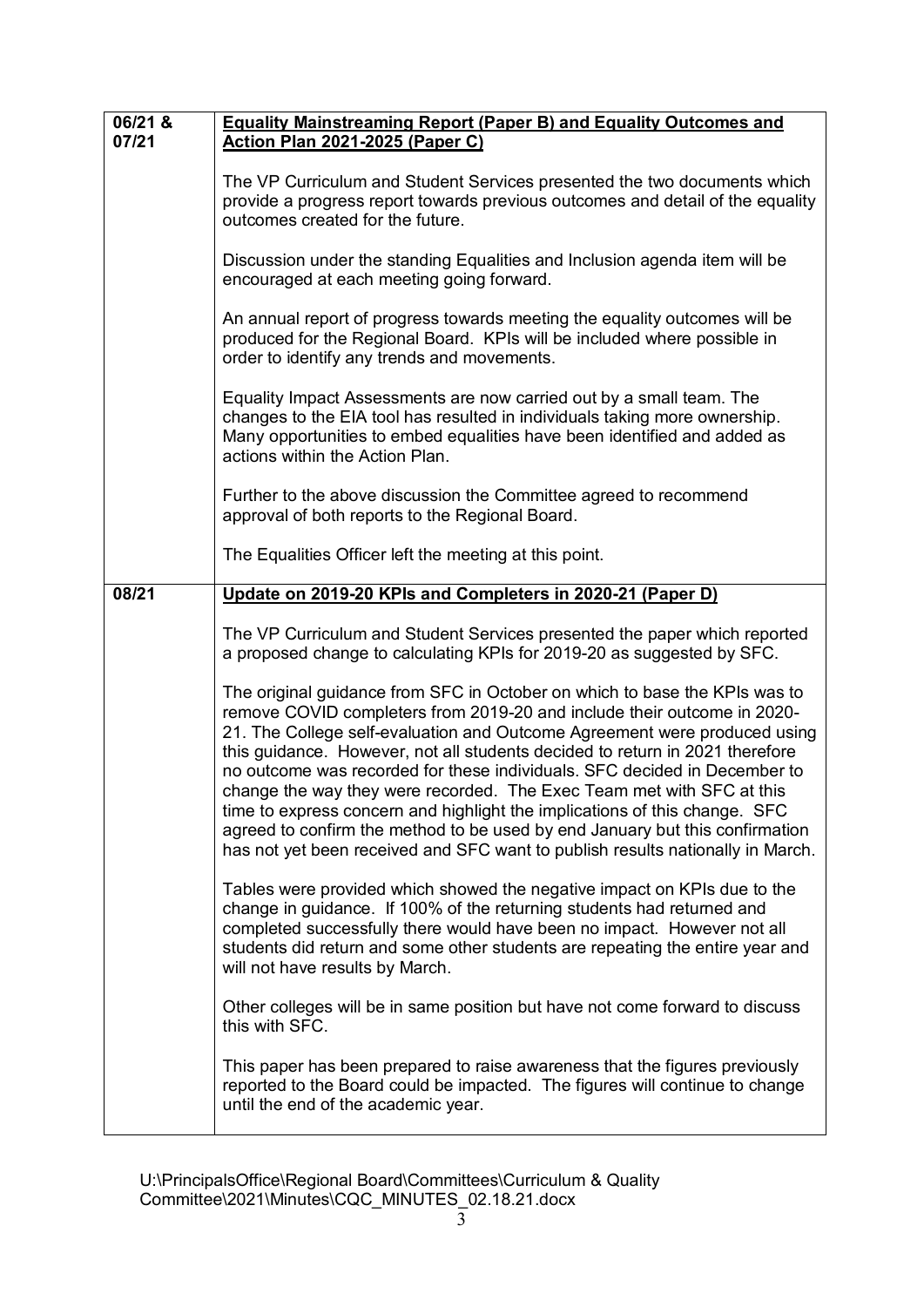|       | The Board Chair thanked the VP Curriculum and Students Services for raising<br>the issue, which she noted was sector wide, to the attention of the Committee.                                                                                                                                                                                                                                                                                                                                                                 |  |  |  |
|-------|-------------------------------------------------------------------------------------------------------------------------------------------------------------------------------------------------------------------------------------------------------------------------------------------------------------------------------------------------------------------------------------------------------------------------------------------------------------------------------------------------------------------------------|--|--|--|
| 09/21 | <b>Annual Health Check Report and KPI Update (Paper E)</b>                                                                                                                                                                                                                                                                                                                                                                                                                                                                    |  |  |  |
|       | The VP Curriculum and Student Services presented the overview of<br>performance for 2020-2021.                                                                                                                                                                                                                                                                                                                                                                                                                                |  |  |  |
|       | The report includes those students deferred from 2019-20 due to COVID, the<br>majority of whom returned on a part-time code. 176 of those 220 students<br>have now fully achieved their award, while 11 have partially achieved, 7 have<br>withdrawn and 26 continue to progress, awaiting return to campus to achieve<br>their award. The results of the 33 students that returned on a full-time code will<br>not be known until June.                                                                                      |  |  |  |
|       | National KPI figures for 2019-20 have not yet been published therefore no<br>sector comparison is available.                                                                                                                                                                                                                                                                                                                                                                                                                  |  |  |  |
|       | Retention figures have significantly improved from last year, with less students<br>leaving due to mental health reasons.                                                                                                                                                                                                                                                                                                                                                                                                     |  |  |  |
|       | Courses for concern have been identified where withdrawal levels have been<br>high. Child, Health and Social Care students were dissatisfied with the course<br>being online. The Sport and Uniformed Services will be rested next year due<br>to low success and recruitment numbers.                                                                                                                                                                                                                                        |  |  |  |
|       | The Committee noted the content of the report.                                                                                                                                                                                                                                                                                                                                                                                                                                                                                |  |  |  |
| 10/21 | Impact of 2 <sup>nd</sup> Lockdown on 2020-21 Students (Paper F)                                                                                                                                                                                                                                                                                                                                                                                                                                                              |  |  |  |
|       | The VP Curriculum and Student Services presented a summary of the impact<br>of the second lockdown on 2021-21 students.                                                                                                                                                                                                                                                                                                                                                                                                       |  |  |  |
|       | Risk levels from 1-5 have been identified for each course. Almost 50% of<br>students will be able to complete fully online but around 48% require practical<br>activity in March or April in order to complete. Due to social distancing,<br>classes will be operating at reduced capacity when back on campus which will<br>result in double delivery. Some delivery will also be required during the<br>summer holiday period. The cost of additional lecturing hours and support is<br>estimated at between £100k - £150k. |  |  |  |
|       | Committee members appreciated the changing situation and requested<br>updates on progress against this challenge.<br><b>ACTION: HA</b>                                                                                                                                                                                                                                                                                                                                                                                        |  |  |  |
|       |                                                                                                                                                                                                                                                                                                                                                                                                                                                                                                                               |  |  |  |
| 11/21 | <b>Risk Register (Paper G)</b>                                                                                                                                                                                                                                                                                                                                                                                                                                                                                                |  |  |  |
|       | The VP Curriculum and Student Services presented the Strategic Risk<br>Register.                                                                                                                                                                                                                                                                                                                                                                                                                                              |  |  |  |
|       | She advised that this version is being presented to all Board committees at<br>present while awaiting approval of the new approach by the Regional Board<br>on 4 March. The most recent risks are included in the register.                                                                                                                                                                                                                                                                                                   |  |  |  |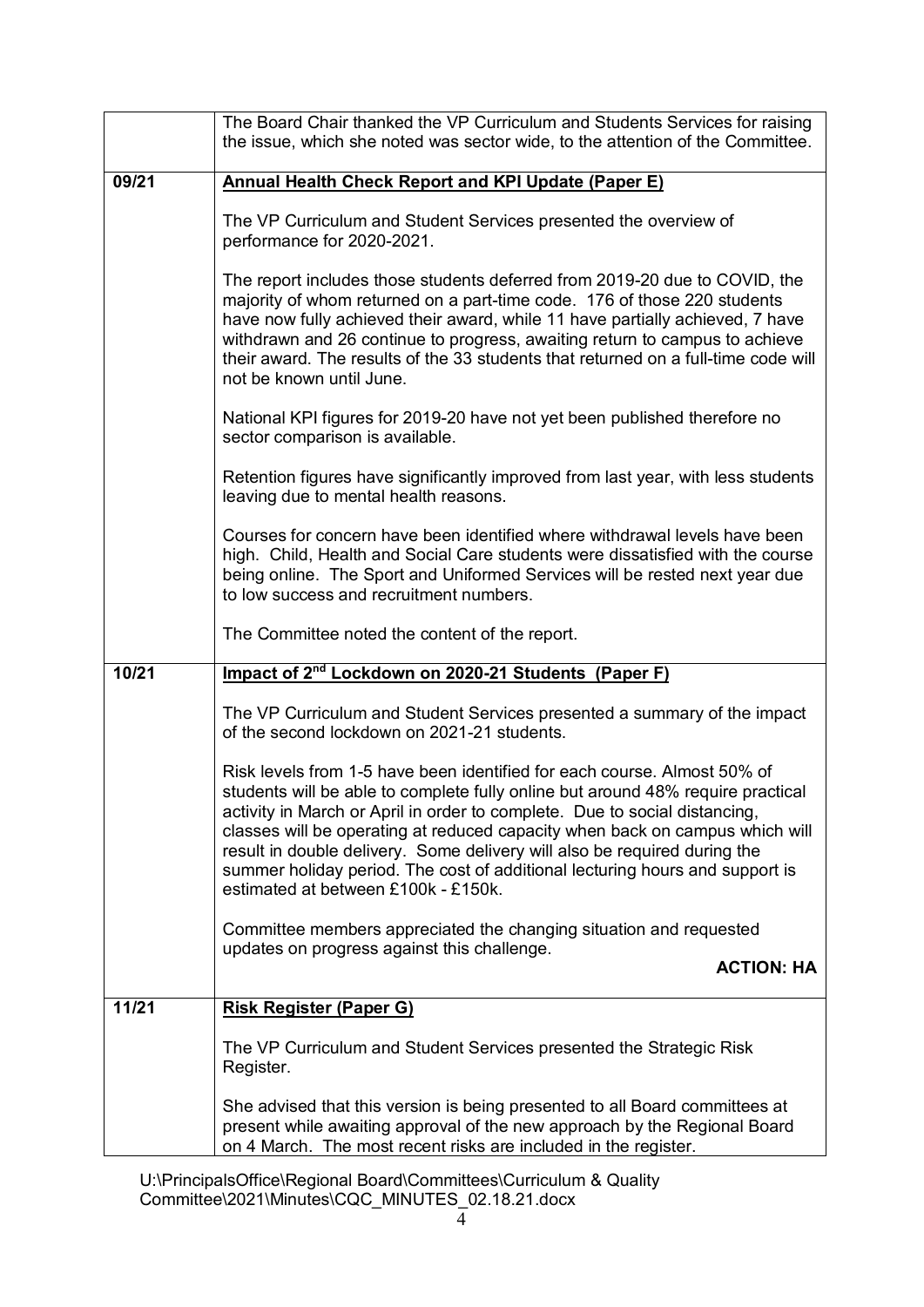|       | Committee members agreed that the recent strategic risk sessions with the VP<br>Finance and Corporate Services had been very useful.                                                                                                                                                                                                                                                                                                                                                                                                                                                                                                                                                                                                                     |  |  |  |  |
|-------|----------------------------------------------------------------------------------------------------------------------------------------------------------------------------------------------------------------------------------------------------------------------------------------------------------------------------------------------------------------------------------------------------------------------------------------------------------------------------------------------------------------------------------------------------------------------------------------------------------------------------------------------------------------------------------------------------------------------------------------------------------|--|--|--|--|
|       | The Committee noted the paper. No additional strategic risks were identified.                                                                                                                                                                                                                                                                                                                                                                                                                                                                                                                                                                                                                                                                            |  |  |  |  |
| 12/21 | <b>Get that Degree Recommendations Report Update (Paper H)</b>                                                                                                                                                                                                                                                                                                                                                                                                                                                                                                                                                                                                                                                                                           |  |  |  |  |
|       | The VP Curriculum and Student Services presented the progress report on the<br>recommendations of the Get that Degree project and highlighted the following<br>points:                                                                                                                                                                                                                                                                                                                                                                                                                                                                                                                                                                                   |  |  |  |  |
|       | • The College continues to progress opportunities. Three HND programmes<br>starting in August 2021 will lead to new degree opportunities.<br>• The HND Animal Care programme starting in August 2021 is attracting<br>students from the Edinburgh region as well as the Borders. The progression<br>route is the Rural Business Management degree with SRUC.<br>• Approvals are being carried out in-house. An audit trail of the various steps<br>will be retained.<br>• Most HND programmes are commencing with an HNC and therefore less<br>overwhelming when broken down into stages.<br>• Some opportunities are progressing more slowly than others, which is<br>frustrating. The universities are not working at the same pace as the<br>College. |  |  |  |  |
|       | Committee members recognised the challenges but considered these<br>opportunities to be very promising and worth pursuing.                                                                                                                                                                                                                                                                                                                                                                                                                                                                                                                                                                                                                               |  |  |  |  |
| 13/21 | Interim Outcome Agreement (Paper I)                                                                                                                                                                                                                                                                                                                                                                                                                                                                                                                                                                                                                                                                                                                      |  |  |  |  |
|       | The AP Quality and Development presented the interim Outcome Agreement,<br>which is a reflection of the previous year and sets out plans for the coming<br>year to provide assurance to SFC on use of allocated funding.                                                                                                                                                                                                                                                                                                                                                                                                                                                                                                                                 |  |  |  |  |
|       | A different approach has been taken this year, with the format changed from<br>narrative to outcomes to demonstrate how requirements are being met.                                                                                                                                                                                                                                                                                                                                                                                                                                                                                                                                                                                                      |  |  |  |  |
|       | The document has undergone considerable scrutiny and was discussed at<br>SLT with Education Scotland present before being submitted to SFC at end<br>January. Discussions will be ongoing between SFC and the College between<br>now and May.                                                                                                                                                                                                                                                                                                                                                                                                                                                                                                            |  |  |  |  |
|       | Committee members noted the links to evidence as engaging and immediate<br>and considered the document both helpful and interesting.                                                                                                                                                                                                                                                                                                                                                                                                                                                                                                                                                                                                                     |  |  |  |  |
|       | The impact of COVID and the constrained circumstances in which students<br>are attempting to achieve learning outcomes and prepare for the workplace<br>was queried in relation to outcomes.                                                                                                                                                                                                                                                                                                                                                                                                                                                                                                                                                             |  |  |  |  |
|       | The AP Quality and Development advised that there have been some positive<br>aspects and, for some students, online remote learning has created a different<br>set of meta skills, which will be carried forward into the workplace. Students<br>are learning different ways of communicating and collaboration.                                                                                                                                                                                                                                                                                                                                                                                                                                         |  |  |  |  |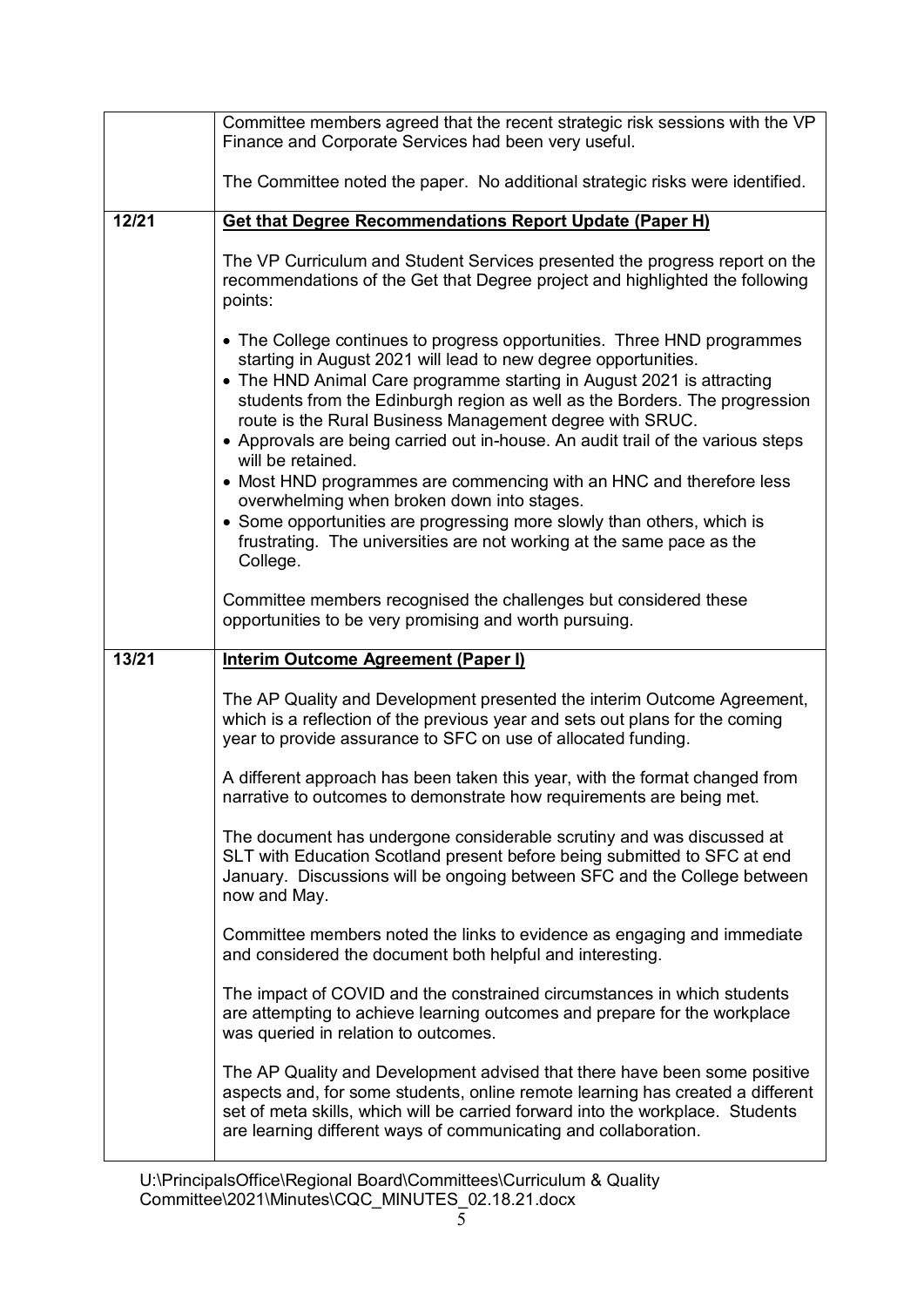| 14/21 | <b>Approach to Assessing Quality of Learning and Teaching (Paper J)</b>                                                                                                                                                                                                                                                                                                                                                                         |  |  |  |
|-------|-------------------------------------------------------------------------------------------------------------------------------------------------------------------------------------------------------------------------------------------------------------------------------------------------------------------------------------------------------------------------------------------------------------------------------------------------|--|--|--|
|       | The AP Quality and Development presented detail of the approach being<br>taken to assess the quality of online learning and teaching.                                                                                                                                                                                                                                                                                                           |  |  |  |
|       | The support mechanism for lecturers has been enhanced since moving to<br>remote delivery, with involvement of CLMs and the Quality and Development<br>Specialist, who also does classroom observations.                                                                                                                                                                                                                                         |  |  |  |
|       | Delivery is difficult when not all students are visible and feedback is not<br>forthcoming. Staff require support, advice and guidance on breaking down<br>lesson content into small manageable chunks and in responding to alternative<br>assessment arrangements. When delivering remotely, less is sometimes<br>better along with very clear instructions. The final few minutes of a lesson are<br>important in successful remote delivery. |  |  |  |
|       | Staff development has been identified for writing assessments and internal<br>verification. SQA will issue guidance and quality assurance processes will be<br>adapted to meet 2021 requirements.                                                                                                                                                                                                                                               |  |  |  |
|       | The review document has been trialled with staff volunteers and it works well<br>for both classroom and remote delivery observations.                                                                                                                                                                                                                                                                                                           |  |  |  |
|       | Committee members queried the direction of the College in terms of a blended<br>approach post lockdown and how good practice is being captured. The AP<br>Quality and Development advised that the role of the Quality and Development<br>Specialist involves sharing practice.                                                                                                                                                                 |  |  |  |
|       | The Committee noted the work being undertaken and will look forward to a<br>report on progress.                                                                                                                                                                                                                                                                                                                                                 |  |  |  |
| 15/21 | <b>Quarterly Complaints and Compliments Report 2020-21 (Paper K)</b>                                                                                                                                                                                                                                                                                                                                                                            |  |  |  |
|       | The AP Quality and Development presented the Complaints and Compliments<br>Report from the start of session 2020-21 to the current date.                                                                                                                                                                                                                                                                                                        |  |  |  |
|       | The number of compliments has increased from the same period last year.<br>She highlighted the positive feedback from peers in other colleges on the<br>delivery of Data Science and Data Citizenship from Borders College staff.                                                                                                                                                                                                               |  |  |  |
|       | The decrease in the number of complaints is attributed to remote learning.<br>The number of student disciplines has also reduced.                                                                                                                                                                                                                                                                                                               |  |  |  |
|       | No Level 2 complaints have been received to date.                                                                                                                                                                                                                                                                                                                                                                                               |  |  |  |
| 16/21 | <b>Learning for Leading Update</b>                                                                                                                                                                                                                                                                                                                                                                                                              |  |  |  |
|       | The following verbal updates were provided from recent Learning for Leading<br>meetings.                                                                                                                                                                                                                                                                                                                                                        |  |  |  |
|       | <b>Student Support</b><br>E Acaster reported from her recent meeting with Student Support Services.<br>She applauded the staggering amount of work they are doing which underpins                                                                                                                                                                                                                                                               |  |  |  |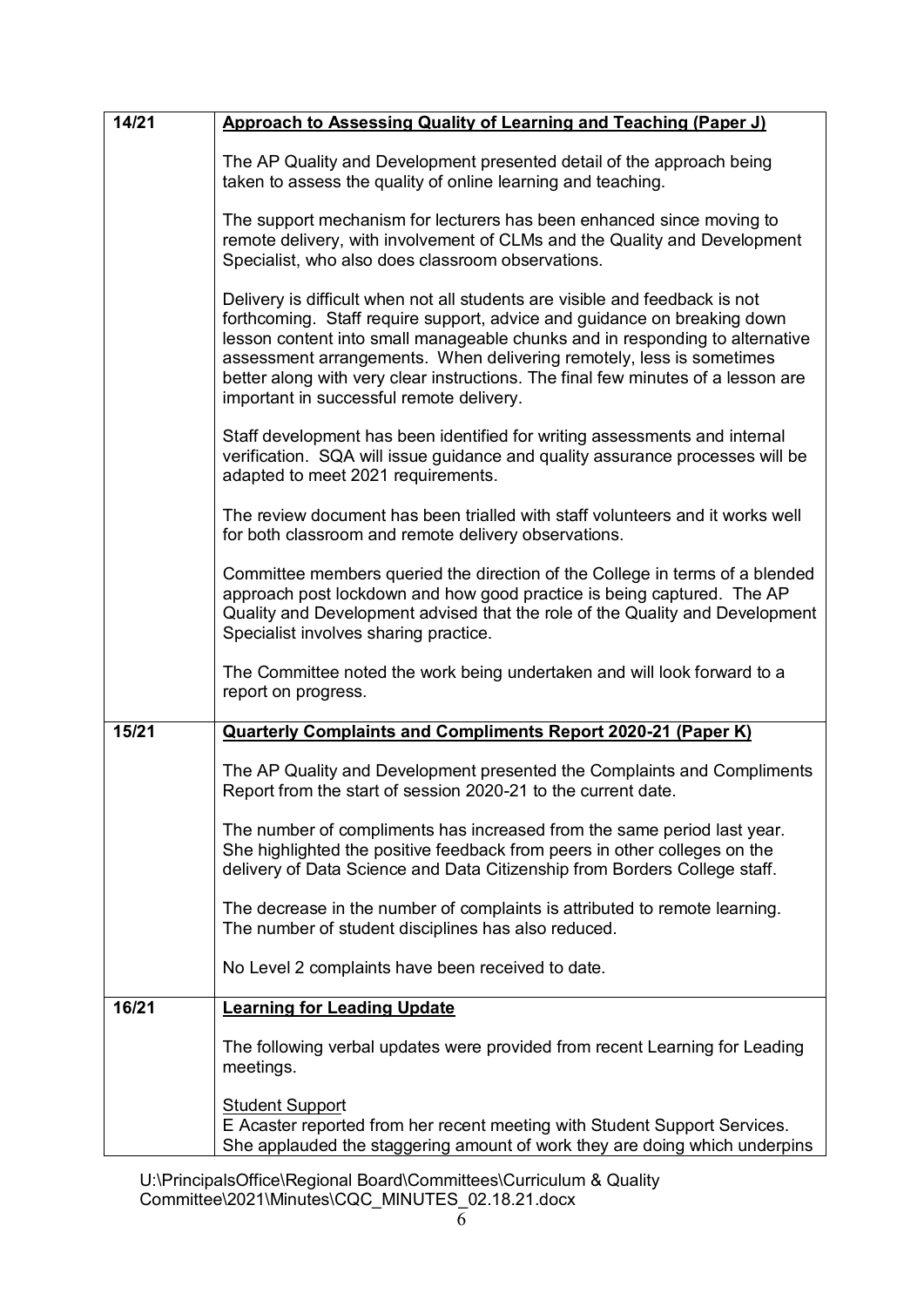|                                                                                                                                                                                                                                                                                         | the curriculum and ensures student engagement. Referrals have doubled<br>during COVID, with the main areas in terms of support being poverty, digital<br>poverty and mental health. Around 20 individuals, both full and part time work<br>in this department.                                                                                                                                                |  |  |  |
|-----------------------------------------------------------------------------------------------------------------------------------------------------------------------------------------------------------------------------------------------------------------------------------------|---------------------------------------------------------------------------------------------------------------------------------------------------------------------------------------------------------------------------------------------------------------------------------------------------------------------------------------------------------------------------------------------------------------|--|--|--|
|                                                                                                                                                                                                                                                                                         | The VP Curriculum and Student Services advised of the emotional toll on the<br>staff in this area and welcomed this positive feedback.                                                                                                                                                                                                                                                                        |  |  |  |
|                                                                                                                                                                                                                                                                                         | <b>Borders College Students Association</b><br>V Grant reported from her second meeting with BCSA, which included three<br>student officers. She applauded the work of BCSA, the volume of issues and<br>initiatives they take forward and their connection with some of the students.<br>The fact that the College has been able to create such a vital bridge between<br>the Board and BCSA is commendable. |  |  |  |
|                                                                                                                                                                                                                                                                                         | <b>Quality Improvement/Digital Learning</b><br>N Broderick reported on her initial meeting with J Gracie. She was very<br>impressed with the breadth and depth of work in this area and looks forward to<br>meeting the other members of this small team.                                                                                                                                                     |  |  |  |
|                                                                                                                                                                                                                                                                                         | Learning for Leading forms will be submitted for these visits.<br><b>ACTION: EA/VG/NB</b>                                                                                                                                                                                                                                                                                                                     |  |  |  |
| 17/21                                                                                                                                                                                                                                                                                   | <b>Equality and Diversity (standing item)</b>                                                                                                                                                                                                                                                                                                                                                                 |  |  |  |
|                                                                                                                                                                                                                                                                                         | No further items were raised.                                                                                                                                                                                                                                                                                                                                                                                 |  |  |  |
| 18/21                                                                                                                                                                                                                                                                                   | <b>Paper for Publication</b>                                                                                                                                                                                                                                                                                                                                                                                  |  |  |  |
|                                                                                                                                                                                                                                                                                         | Only papers G, J and K (front cover) will be published on the College website.                                                                                                                                                                                                                                                                                                                                |  |  |  |
| 19/21                                                                                                                                                                                                                                                                                   | <b>Any Other Business</b>                                                                                                                                                                                                                                                                                                                                                                                     |  |  |  |
|                                                                                                                                                                                                                                                                                         | There was discussion around the distribution of meeting papers. The Board<br>had previously agreed that papers would be circulated two weeks prior to<br>meetings but this deadline was not being met. An executive summary for long<br>papers was also requested.                                                                                                                                            |  |  |  |
| The Board Chair advised that this issue was also highlighted in the external<br>Board Effectiveness Review. However, meeting the deadline is dependent on<br>members of staff being able to produce the papers and have them checked in<br>time. The quality of papers was also raised. |                                                                                                                                                                                                                                                                                                                                                                                                               |  |  |  |
|                                                                                                                                                                                                                                                                                         | The Board Secretary will undertake a project to address these issues.<br>Feedback will be required from members around preferred presentation, i.e.<br>text, tables, length of papers etc.                                                                                                                                                                                                                    |  |  |  |
|                                                                                                                                                                                                                                                                                         | A digital board room is also being considered as a repository of papers.                                                                                                                                                                                                                                                                                                                                      |  |  |  |
|                                                                                                                                                                                                                                                                                         | Members will feedback their thoughts to the Board Secretary.<br><b>ACTION: All</b>                                                                                                                                                                                                                                                                                                                            |  |  |  |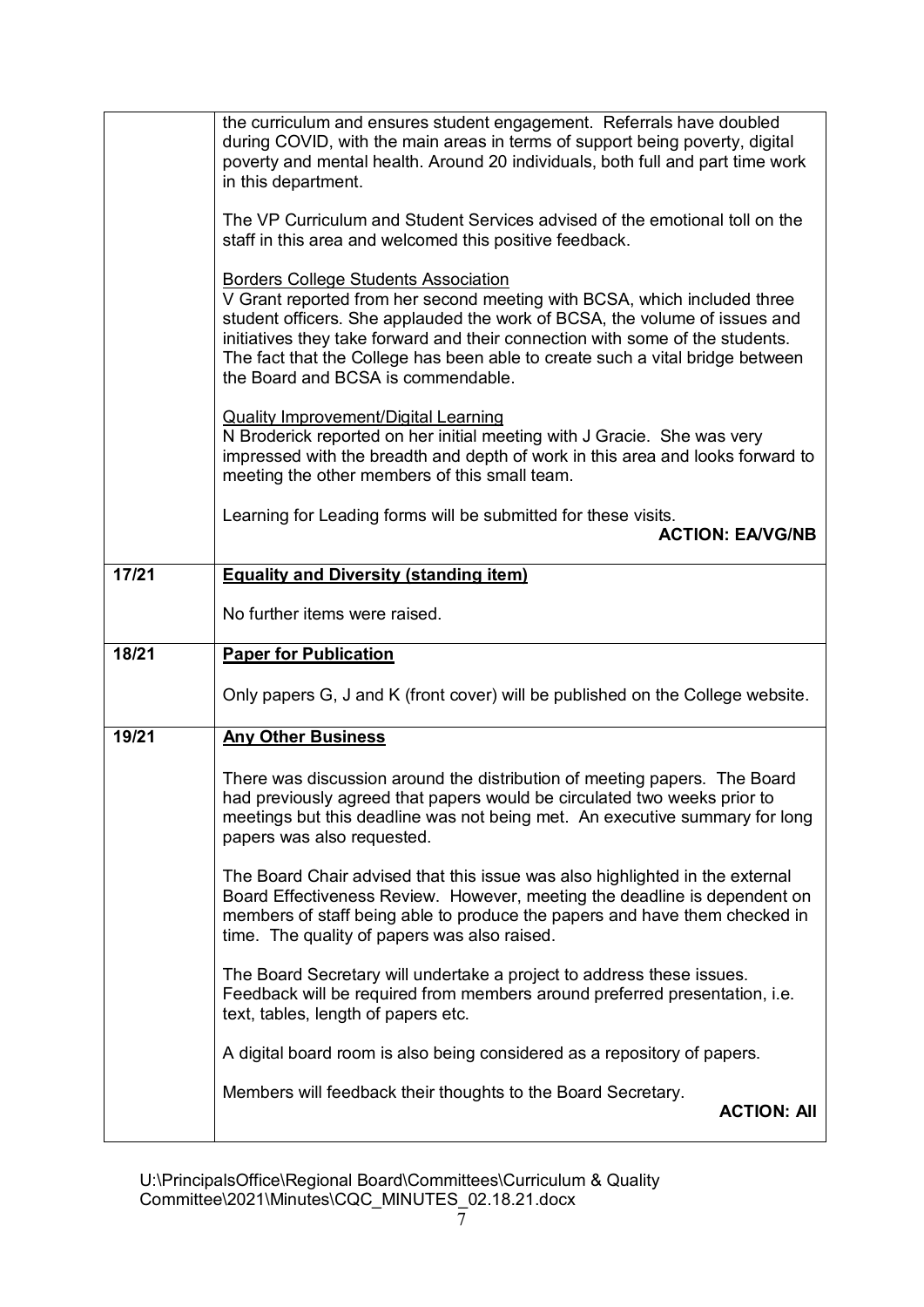| 20/21 | Date of Next Meeting                                                                                              |
|-------|-------------------------------------------------------------------------------------------------------------------|
|       | The next meeting of the Curriculum & Quality Committee will be held at<br>$\vert$ 4.30pm on Thursday 27 May 2021. |

**Signed…………………………………… Signed……………………………………. Secretary**